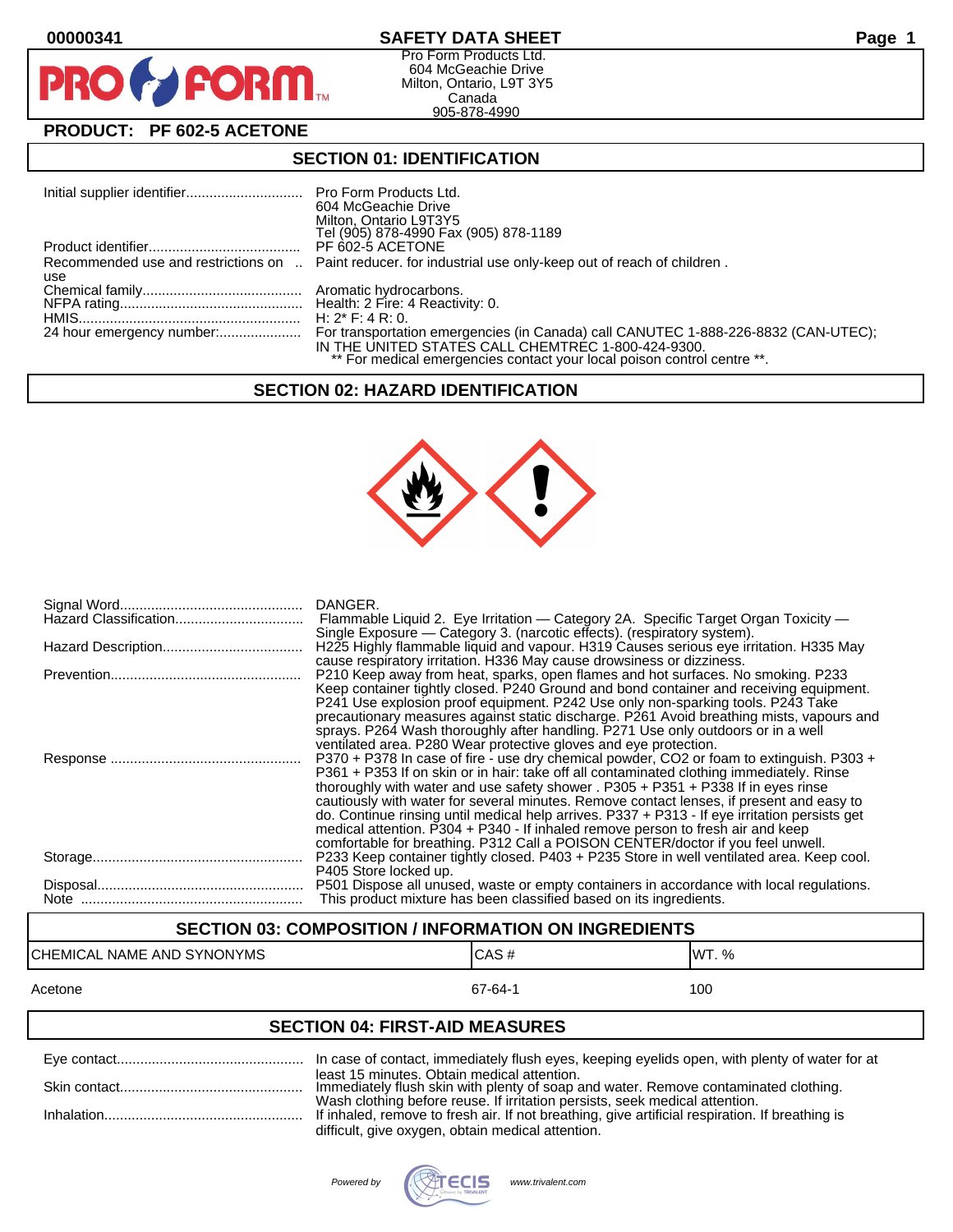| <b>SECTION 04: FIRST-AID MEASURES</b>                                      |                                                                                                                                                                                                                                                                                                                                                                                                                 |  |
|----------------------------------------------------------------------------|-----------------------------------------------------------------------------------------------------------------------------------------------------------------------------------------------------------------------------------------------------------------------------------------------------------------------------------------------------------------------------------------------------------------|--|
|                                                                            | If swallowed, rinse mouth and give a glass of water. Do not induce vomiting as there is<br>danger of pulmonary aspiration. Never give anything by mouth to an unconscious person<br>or who has convulsions. See a doctor. If spontaneous vomiting occurs have victim lean<br>forward with head down to prevent aspiration of fluid into the lungs. Never give anything by                                       |  |
| Most important symptoms and effects,<br>whether acute or delayed           | mouth to an unconscious person.<br>Acetone is a serious eye irritant that can cause reversible damage to the cornea. It is<br>slightly irritating to the skin. Symptoms may include stinging, tearing, redness, swelling,<br>and blurred vision. High vapour concentrations may be irritating to the respiratory tract.<br>Vapors have a narcotic effect and may cause headache, fatigue, dizziness and nausea. |  |
| Immediate medical attention and special.<br>treatment needed, if necessary | Following repeated or prolonged contact, this product has a degreasing effect on the skin.<br>It can cause redness, flaking and cracking.<br>In case of shortness of breath give oxygen. Keep victim warm. Keep victim under<br>observation. Symptoms may be delayed.                                                                                                                                           |  |
|                                                                            | Treat victims symptomatically. The main hazard from ingestion is aspiration of the liquid<br>into the lungs producing chemical pneumonitis. In the event of an incident involving this<br>product ensure that medical authorities are provided a copy of this safety data sheet.                                                                                                                                |  |

#### **SECTION 05: FIRE-FIGHTING MEASURES**

| Suitable and unsuitable extinguishing<br>media                                                                     | "Alcohol" foam, CO2, dry chemical. In cases of larger fires, water spray should be used.                                                                                                                                                                                                                                                                                              |
|--------------------------------------------------------------------------------------------------------------------|---------------------------------------------------------------------------------------------------------------------------------------------------------------------------------------------------------------------------------------------------------------------------------------------------------------------------------------------------------------------------------------|
| Special protective equipment and<br>precautions for fire-fighters                                                  | Firefighter should be equipped with self-contained breathing apparatus and full protective<br>clothing to protect against potentially toxic and irritating fumes. Cool fire-exposed<br>containers with cold water spray. Heat will cause pressure buildup and may cause<br>explosive rupture. Keep run-off water from entering sewers and other waterways. Dike for<br>water control. |
| Unusual fire / explosion hazards                                                                                   | Extremely flammable. Vapours may be heavier than air. May travel long distances along<br>the ground before igniting and flashing back to vapour source.                                                                                                                                                                                                                               |
| Specific hazards arising from the<br>hazardous product, such as the nature of<br>any hazardous combustion products | Oxides of carbon (CO, CO2).                                                                                                                                                                                                                                                                                                                                                           |

#### **SECTION 06: ACCIDENTAL RELEASE MEASURES**

| Methods and materials for containment<br>and cleaning up               |                                                                                                                                                                                                                                                                                                                                                                                                                                                                                                                            |
|------------------------------------------------------------------------|----------------------------------------------------------------------------------------------------------------------------------------------------------------------------------------------------------------------------------------------------------------------------------------------------------------------------------------------------------------------------------------------------------------------------------------------------------------------------------------------------------------------------|
|                                                                        | Ventilate. Eliminate all sources of ignition. Avoid all personal contact. Evacuate all non-essential personnel. Contain the spill. Prevent runoff into drains, sewers, and other<br>waterways. Absorb with earth, sand, or another dry inert material. Spilled material and<br>water rinses are classified as chemical waste, and must be disposed of in accordance with                                                                                                                                                   |
| Personal precautions, protective<br>equipment and emergency procedures | current local, provincial, state, and federal regulations.<br>Isolate area and keep unauthorized people away. Do not walk through spilled material.<br>Wear recommended protective equipment. Ventilate. Open windows and doors to allow<br>air circulation. Dike area to prevent spreading. The use of absorbent socks or spill pillows<br>may be required. Stop leak if safe to do so. Prevent runoff into drains, sewers, and other<br>waterways. Use non-sparking tools and equipment to pick up the spilled material. |

#### **SECTION 07: HANDLING AND STORAGE**

Precautions for safe handling.................... Keep away from heat, sparks, and open flame. Avoid all skin contact and ventilate adequately, otherwise wear an appropriate breathing apparatus. Avoid breathing vapours or mist. Always adopt precautionary measures against build-up of static which may arise from appliances, handling and the containers in which product is packed. Ground handling equipment. Handle and open container with care. Employees should wash hands and face before eating or drinking. Conditions for safe storage, including any Store away from all sources of heat and ignition. Keep container closed when not in use.<br>
Store away from oxidizing and reducing materials. Store away from sunlight. Store away from oxidizing and reducing materials. Store away from sunlight.

#### **SECTION 08: EXPOSURE CONTROLS / PERSONAL PROTECTION**

| IINGREDIENTS                     | <b>TWA</b>  | <b>ACGIH TLV</b><br><b>STEL</b>                                                     | OSHA PEL<br><b>IPEL</b> | STEL            | <b>NIOSH</b><br><b>IREL</b> |
|----------------------------------|-------------|-------------------------------------------------------------------------------------|-------------------------|-----------------|-----------------------------|
| Acetone                          | 250 ppm TLV | 500 ppm                                                                             | $1,000$ ppm             | Not established | $250$ ppm                   |
| Appropriate engineering controls |             | Provide natural or mechanical ventilation to control exposure levels below airborne |                         |                 |                             |

exposure limits. Local mechanical exhaust ventilation should be used at sources of air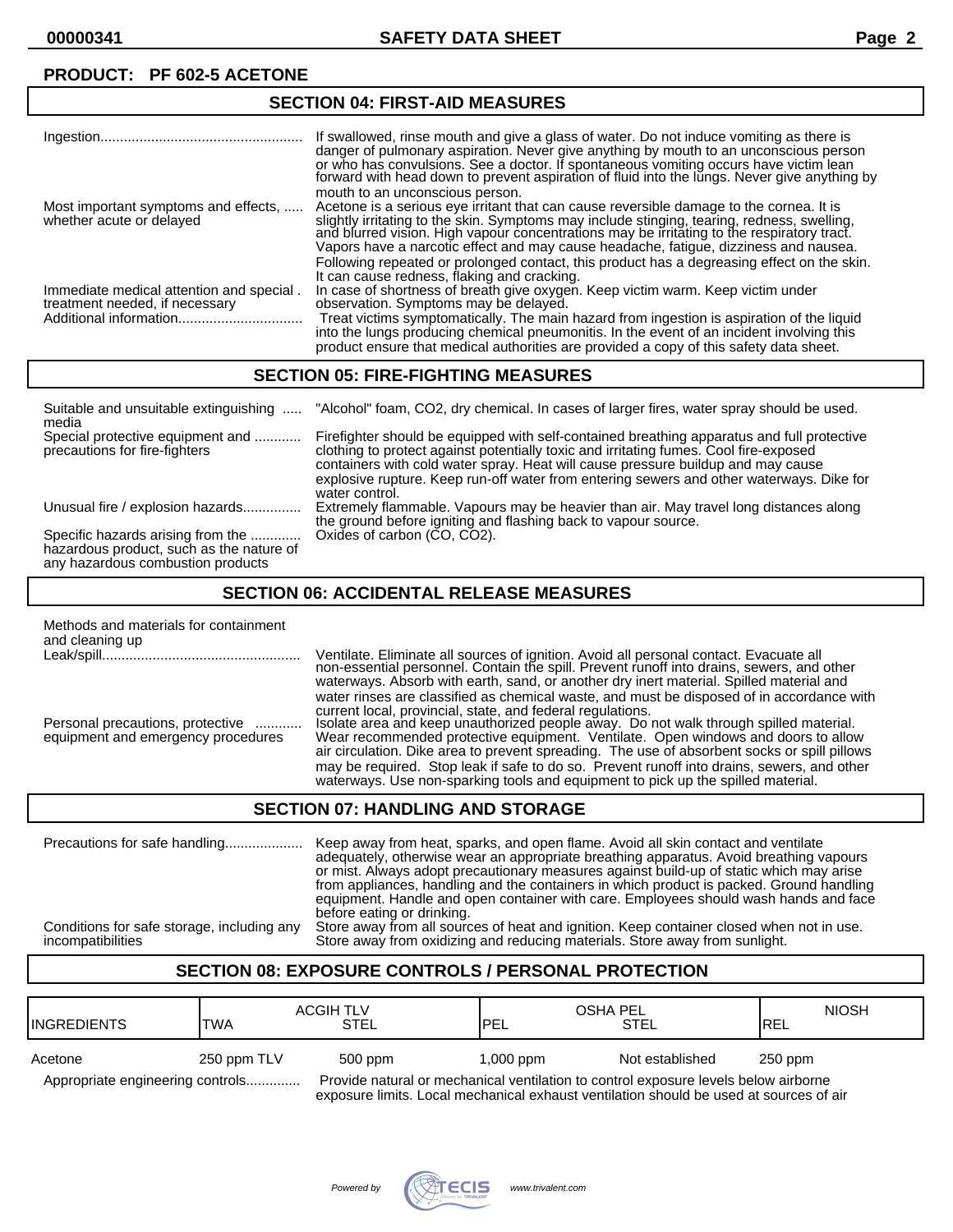## **SECTION 08: EXPOSURE CONTROLS / PERSONAL PROTECTION**

| Appropriate engineering controls | contamination, such as open process equipment, or during purging operations, to capture<br>gases and fumes that may be emitted. Standard reference sources regarding industrial<br>ventilation (ie. ACGIH industrial ventilation) should be consulted for guidance about<br>adequate ventilation. . Explosion-proof exhaust ventilation. |
|----------------------------------|------------------------------------------------------------------------------------------------------------------------------------------------------------------------------------------------------------------------------------------------------------------------------------------------------------------------------------------|
|                                  | Local exhaust ventilation is recommended. An air-purifying particulate/organic vapour<br>cartridge respirator is required anytime inhalation of vapour above the exposure limit is<br>possible                                                                                                                                           |
|                                  | Wear eye protection if there is a risk of splashing. The selection of this equipment depends<br>on the nature of the work to be performed and, if applicable, the type of respirator used.                                                                                                                                               |
|                                  | Wear skin protection equipment. The selection of skin protection equipment depends on<br>the nature of the work to be performed. The following gloves are recommended :. Butyl<br>rubber gloves. Ethyl vinyl alcohol laminate (EVAL).                                                                                                    |
|                                  | Wear adequate protective clothes.                                                                                                                                                                                                                                                                                                        |
|                                  | Safety boots per local regulations.                                                                                                                                                                                                                                                                                                      |
|                                  | Emergency showers and eye wash stations should be available. Employees should wash<br>their hands and face before eating, drinking, or using tobacco products.                                                                                                                                                                           |

#### **SECTION 09: PHYSICAL AND CHEMICAL PROPERTIES**

| Appearance/Physical state                      | Liquid.<br>Clear, colourless.                |
|------------------------------------------------|----------------------------------------------|
|                                                | Pungent odour. Fruity odour.                 |
|                                                | 50 ppm.                                      |
|                                                | 7.                                           |
| Melting / Freezing point (deg C)               | -94°C (-137°F).                              |
| Initial boiling point / boiling range (deg C). | $56^{\circ}$ C.                              |
| Flash point (deg C), method                    | $-18^{\circ}$ C (0 $^{\circ}$ F) Closed Cup. |
|                                                | 11.6.                                        |
| Flammability (solids and gases)                | Flammable liquid.                            |
| Upper flammable limit (% vol)                  | 12.6.                                        |
| Lower flammable limit (% vol)                  | 2.6.                                         |
| Vapour pressure (mm Hg)                        | >181 mm Hg @ 20C.                            |
|                                                | 2.0.                                         |
| Relative Density (Specific Gravity)            | 0.792.                                       |
|                                                | 6.61. lbs/USG.                               |
|                                                |                                              |
| Coefficient of water\oil distribution          | In Water:. Complete.<br>Not available.       |
|                                                |                                              |
| Auto ignition temperature (deg C)              | 465°C (869°F).                               |
| Decomposition temperature                      | Not available.                               |
|                                                | Dynamic: 0.32 mPas @ 20C.                    |
| % Volatile by volume                           | 100.                                         |
|                                                | Exempt.                                      |

## **SECTION 10: STABILITY AND REACTIVITY**

| Possibility of hazardous reactions<br>Conditions to avoid, including static | Product is stable; hazardous polymerization will not occur. Avoid heat, sparks and flames.<br>Stable at normal temperatures and pressures.<br>Hazardous polymerization will not occur.<br>Keep away from heat. Incompatible with strong oxidizers.                                                                                                                  |
|-----------------------------------------------------------------------------|---------------------------------------------------------------------------------------------------------------------------------------------------------------------------------------------------------------------------------------------------------------------------------------------------------------------------------------------------------------------|
| discharge, shock or vibration<br>Incompătible materails                     | Acetone may ignite or react violently with strong oxidizing agents, such as chromic acid,                                                                                                                                                                                                                                                                           |
|                                                                             | chromium trioxide, chromyl chloride, hot nitric acid, potassium permanganate (in an<br>alkaline medium), or peroxides. Strong acids. Strong bases. Strong oxidizers. Aldehydes.                                                                                                                                                                                     |
|                                                                             | Ammonia. Peroxides. Reducing agents. Acetone reacts violently with chlorinated<br>hydrocarbons such as chloroform in the presence of a strong base. Acetone is not<br>corrosive to metals but degrades many plastics including nitrile rubber, polyvinyl chloride,<br>polyvinyl alcohol, Viton ®, and acrylic resins and cellulose derivatives for which acetone is |
|                                                                             | used.                                                                                                                                                                                                                                                                                                                                                               |
| Hazardous decomposition products                                            | By fire:. Oxides of carbon (CO,CO2). Dense black smoke. Thermal decomposition: carbon monoxide, carbon dioxide. The pyrolysis of acetone leads to the formation of ketene, a<br>highly reactive and unstable compound.                                                                                                                                              |

### **SECTION 11: TOXICOLOGICAL INFORMATION**

| IINGREDIENTS | LC50                                                           | ILD50                |
|--------------|----------------------------------------------------------------|----------------------|
| Acetone      | 50,100 mg/m3 8 hours rat<br>inhalation                         | 5,800 mg/kg rat oral |
|              | ATE mix (oral): . 5800 mg/kg. ATE mix (dermal): . 15715 mg/kg. |                      |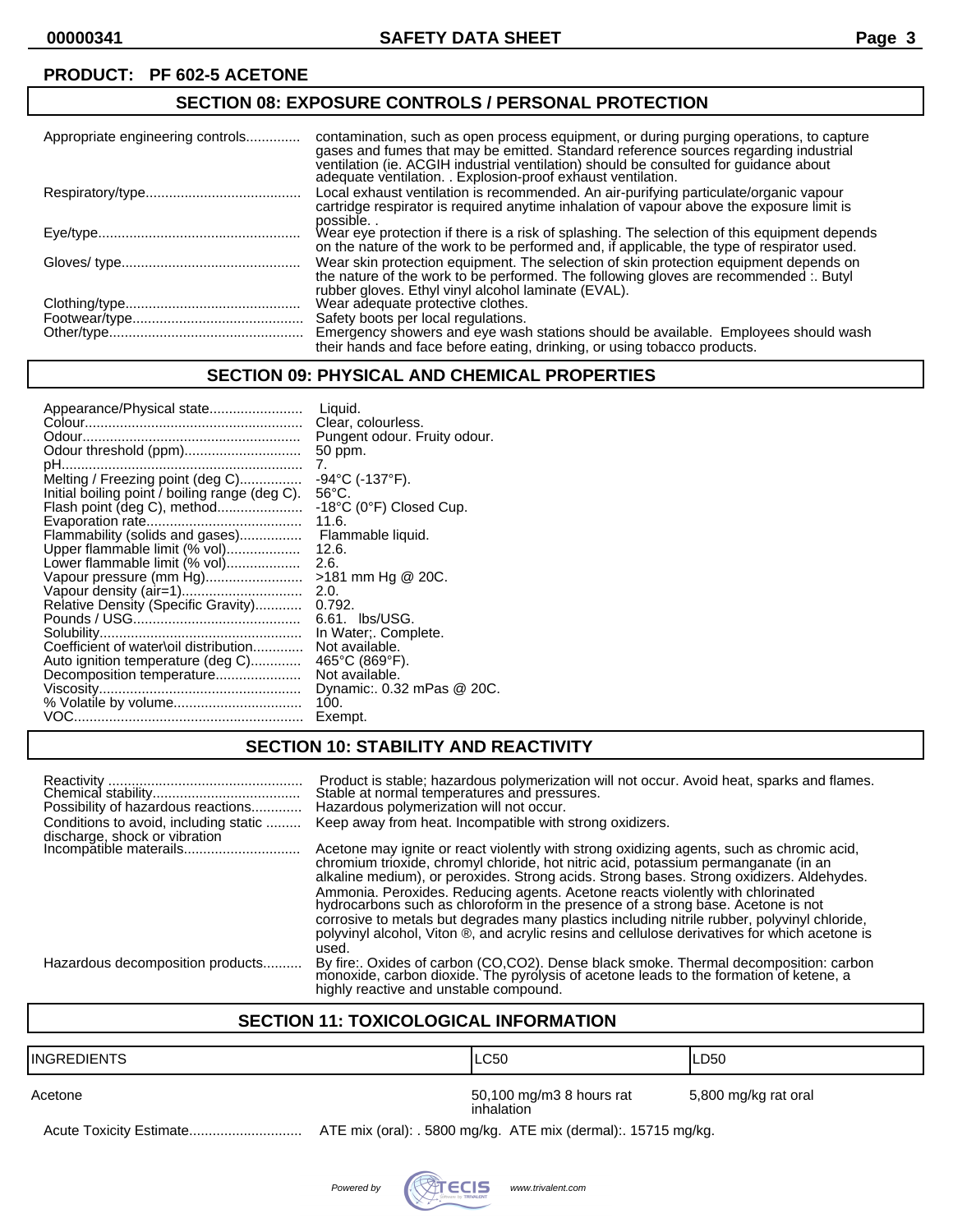## **SECTION 11: TOXICOLOGICAL INFORMATION**

| Symptoms related to the physical, chemical<br>and toxicological characteristics | Eye contact. Skin contact. Inhalation.                                                                                                                                                                                                                                                                                                                                            |
|---------------------------------------------------------------------------------|-----------------------------------------------------------------------------------------------------------------------------------------------------------------------------------------------------------------------------------------------------------------------------------------------------------------------------------------------------------------------------------|
| Effects of acute exposure                                                       | Excessive vapours may cause nasal and respiratory tract irritation. Inhalation of higher<br>concentration may result in central nervous system depression and unconsiousness.<br>Causes eye irritation. Can cause tearing, reddening and swelling. May cause temporary<br>corneal damage. May cause drying or flaking of the skin. Ingestion may cause adverse<br>health effects. |
| Effects of chronic exposure                                                     | Breathing high concentrations of vapour may cause anesthetic effects and serious health<br>effects. Prolonged or repeated skin contact may cause drying or cracking of skin.<br>Intentional misuse by deliberately concentrating and inhaling this product may be harmful<br>or fatal.                                                                                            |
|                                                                                 | ACGIH Evaluation: Non-classifiable substance as carcinogenic to humans (group A4).                                                                                                                                                                                                                                                                                                |
|                                                                                 | No data on reproductive effects were found in the literature sources consulted.                                                                                                                                                                                                                                                                                                   |
|                                                                                 | The data does not allow for an adequate assessment of the mutagenic effect.                                                                                                                                                                                                                                                                                                       |
| Sensitizing capability of material                                              | Despite widespread use, no case of skin sensitization has been found in the literature. No<br>information regarding respiratory sensitization was found in the literature sources<br>consulted.                                                                                                                                                                                   |
| Specific Target Organ Toxicity                                                  | May cause drowsiness or dizziness. May cause respiratory irritation.                                                                                                                                                                                                                                                                                                              |

#### **SECTION 12: ECOLOGICAL INFORMATION**

| Persistence and degradability No product data. |  |
|------------------------------------------------|--|
|------------------------------------------------|--|

#### **SECTION 13: DISPOSAL CONSIDERATIONS**

Information on safe handling for disposal . Empty containers must be handled with care due to product residue. Do not heat or cut and methods of disposal, including any empty containers with electric or gas torch. Dispose and methods of disposal, including any empty containers with electric or gas torch. Dispose of as an industrial waste in a manner contaminated packaging acceptable to good waste management practice and in accordance with applicable local, provincial/State or federal regulations.

#### **SECTION 14: TRANSPORT INFORMATION**

|                              | UN1090 - ACETONE - Class 3 - PG II - this product meets the criteria for Limited Quantity                                                                                                                  |
|------------------------------|------------------------------------------------------------------------------------------------------------------------------------------------------------------------------------------------------------|
|                              | Exemptions when packaged in containers less than 1 Litre.<br>UN1090 - ACETONE - Class 3 - PGII - Ltd Qty (1 Liter/0.26 Gallons). Refer to 49CRF<br>172.101 for additional non-bulk packaging requirements. |
|                              | UN1090 - ACETONE - Class 3 - PG II. Limited Quantity. Do not ship by air without<br>checking appropriate IATA regulations.                                                                                 |
| IMDG Classification (Marine) | UN1090 - ACETONE - Class 3 - PG II. Limited Quantity. Check IMDG regulations for<br>limited quantity exemptions.                                                                                           |
|                              | No.                                                                                                                                                                                                        |
|                              | In accordance with Part 2.2.1 of the Transportation of Dangerous Goods Regulations (July<br>2, 2014) - we certify that classification of this product is correct                                           |

#### **SECTION 15: REGULATORY INFORMATION**

| <b>SARA Title III</b>                           | On Domestic Substances List (DSL).<br>All components are listed.<br>This product is considered hazardous under the OSHA Hazard Communication Standard.                       |
|-------------------------------------------------|------------------------------------------------------------------------------------------------------------------------------------------------------------------------------|
| Section 302 - extremely hazardous<br>substances | None.                                                                                                                                                                        |
| Section 311/312 - hazard categories             | Immediate health, delayed health, fire hazard.<br>None.                                                                                                                      |
| EPA hazardous air pollutants (HAPS)<br>40CFR63  | None.                                                                                                                                                                        |
|                                                 | This product does not contain any chemical(s) known to the State of California to cause cancer or reproductive toxicity. For more information, go to www.P65Warnings.ca.gov. |

#### **SECTION 16: OTHER INFORMATION**

REGULATORY AFFAIRS. Trivalent Data Systems Ltd. www.trivalent.com. (800) 387-7981.